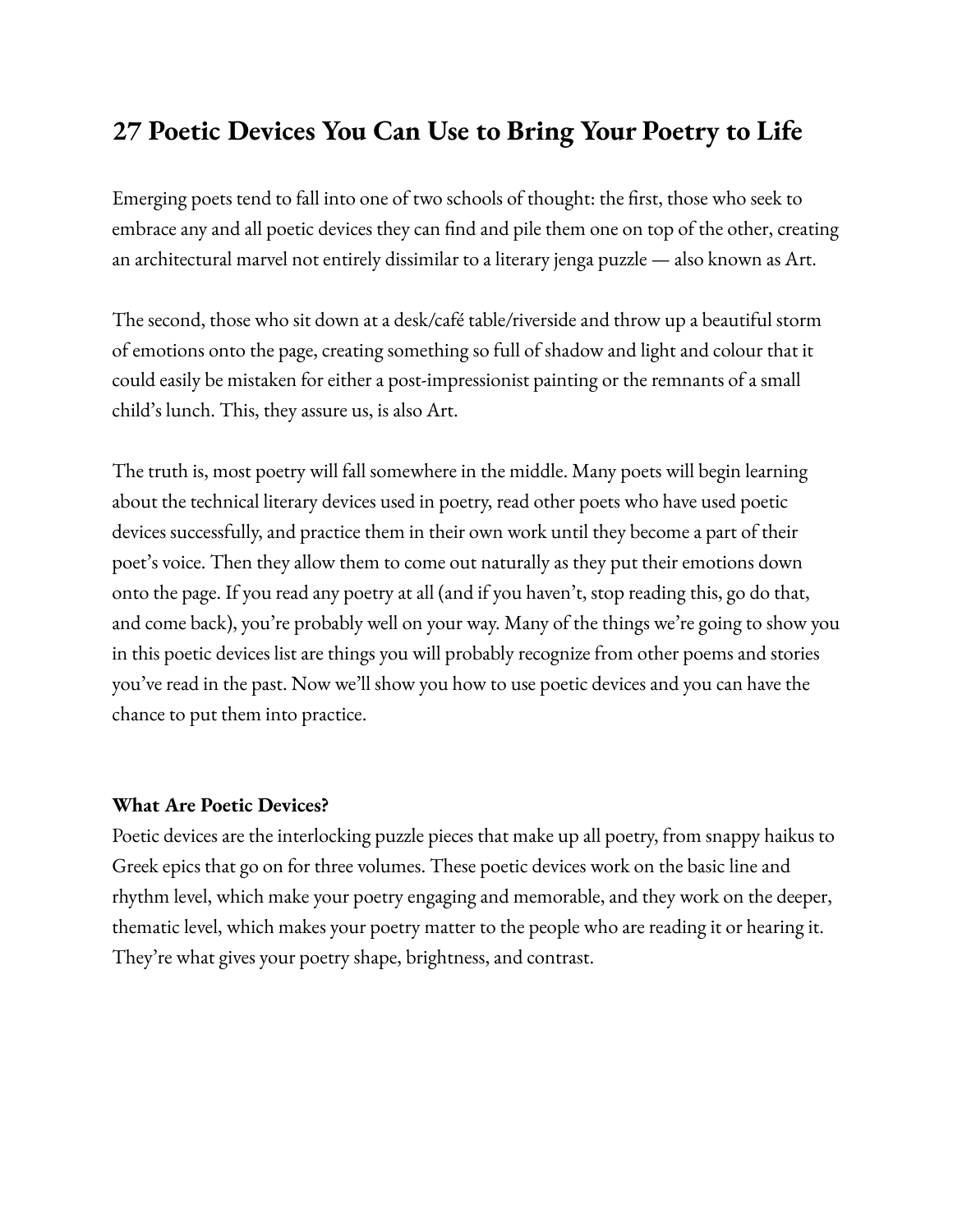Some of these poetic devices you probably use instinctively. All poetry comes from a place within ourselves that recognizes the power of story and song, and we've formed these poetic devices over time as a way for us to communicate that with each other. While you're reading about these elements of poetry, see if you can look back at your own work and find where these poetic devices are already beginning to shine through naturally. Then you'll be able to refine them even more to make your poetry the best it can be.

Here are some of the poetic devices you'll be able to add to your poet's toolkit.

### **● Alliteration**

Harkening back to the days when poetry was mostly sung or read out loud, this poetic device uses repeating opening sounds at the start of a series of successive words, giving them a lovely musical quality. The *Wicked Witch of the West* is an example of alliteration. So are *political power play* and *false friends*. *Cold cider* is **not** an example of alliteration because even though the words begin with the same letter, they don't carry the same sound to the ear. A *sinking circus*, on the other hand, kicks off each word with the same sound even though they look different on the page.

### ● **Allusion**

Allusion is where the poet makes an indirect reference to something outside of the poem, whether that's a real person, a well-known mythological cycle, or a struggle that's happening in the world we know. Sometimes this is simply to draw a parallel that the reader will easily understand, but often allusions are used to hint at something that it would be insensitive, or even dangerous, to directly acknowledge.

In Edgar Allen Poe's *The Raven*, the bird in question is described as *perched upon a bust of Pallas just above my chamber door*. Some of the poem's readers may recognize Pallas as a reference to Pallas Athena, Greek goddess of wisdom. This shows that the narrator has a high respect for learning.